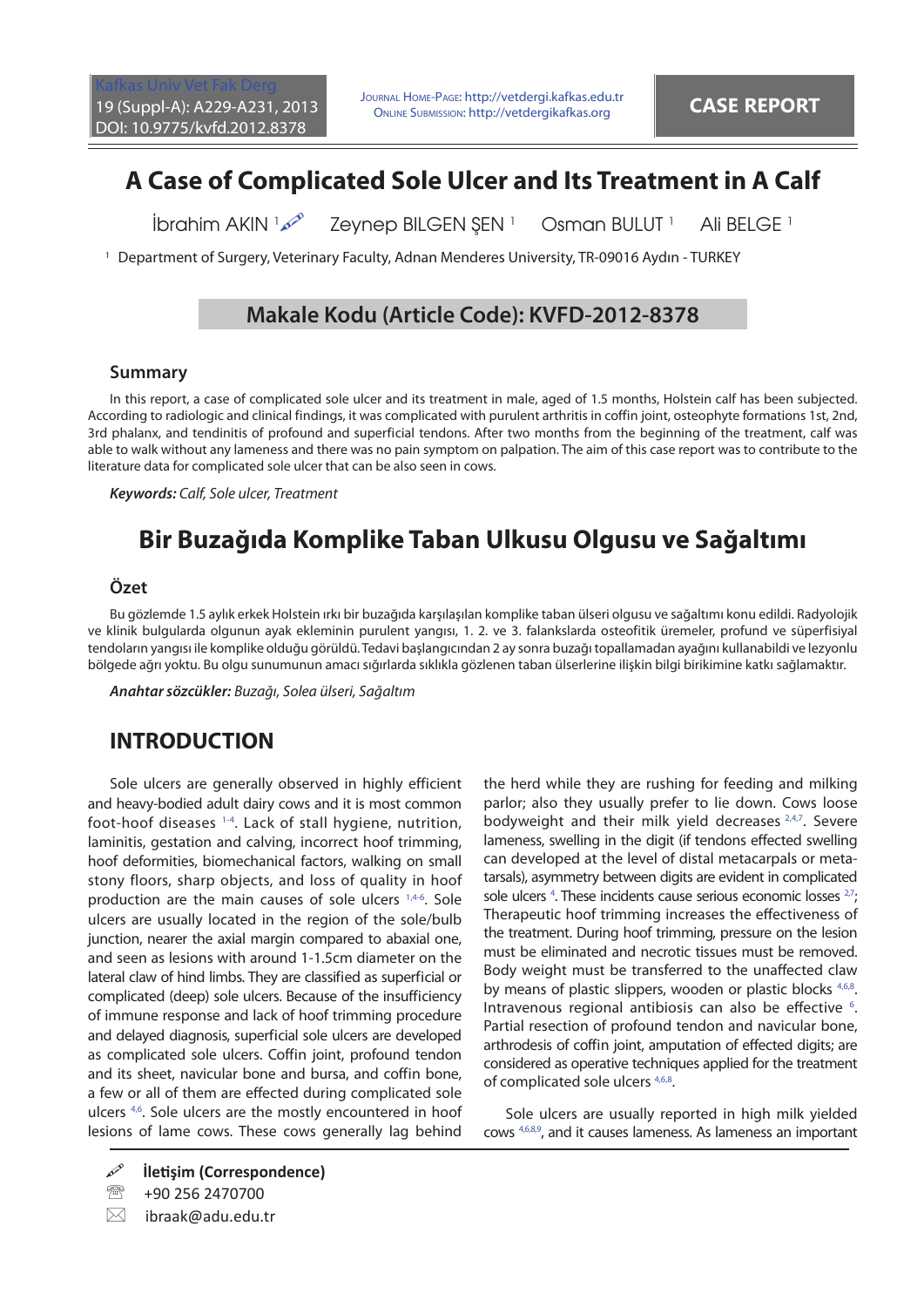<span id="page-1-0"></span>problem for adult dairy cows, little attention is paid to lameness in the calves. Infectious arthiritis, congenital joint and/or tendon deformities, genetic diseases of the limbs (mule foot, polydactylism, dactylomegaly, marfans and osteogenesis imperfects), dystocia and calving-related injuries, injection site paresis, and feeding defects can be a causes for lameness in calves. In our knowledge there is no report about lameness caused by sole ulcers in the calves. This complicated sole ulcer case is deemed as useful, since it was encountered on a calf.

## **CASE HISTORY**

A male, aged of 1.5 months, Holstein calf was brought to our clinic due to lameness. According to the anamnesis, the calf's left front leg has been started to lame a month ago and foot gradually swollen. Clinically, left front leg was suffering from lameness at moderate to severe level. In front view, medial phalanx was swollen towards fetlock joint and medial hoof turned too medially. Ulcer was measured 5mm in diameter lesion and purulent discharge was seen on the sole-bulb junction with severe pain in palpation. Forceps, inserted through lesion, was head towards approximately 3-4 cm to coffin joint; there was cavity and forceps touched to the bone tissue (Fig. 1c). Based on these findings, it was considered that coffin joint degradation has been developed. Furthermore, there were signs of pain during palpation of both profound and

flexor tendons at level of distal metacarpus. Increased volume of soft tissue of medial digit and osteoarthritis of coffin joint were apparent in radiographs. Significant osteophyte formations were identified on the medial side of first phalanx, both sides of second and third phalanx in radiographs (Fig. 1b). According to radiological and clinical findings, the case was assessed as complicated sole ulcer. It was complicated with purulent arthritis in coffin joint, osteitis in 1<sup>st</sup>, 2<sup>nd</sup>, 3<sup>rd</sup> phalanx with osteophyte formations, and tendinitis of profound and superficial tendons.

The calf was sedated with 0.1mg/kg im Xylazine HCl (Alfazyne®, Egevet). During clinical examination of the foot, suppuration discharge was observed from the lesion. Lesion cavity was irrigated (Fig. 1d) via catheter with 10% povidon – iodine solution (Betakon®, Aroma). Irrigation was continued until clean solution came back from the lesion cavity. Then, coffin joint and bone ends forming the joint were curetted and cavity was irrigated again. Crystal penicilline 1.000.000 IU (Penicilin G®, İ.E. Ulugay) was injected in the lesion cavity. Foot was dressed with antiseptic wet compress with 0.1% ethacridine lactate solution (Rivanolum EPG®, Galenik). Amoxicillin - clavulanic acid (Synulox®, Pfizer) was applied and recommended as parenterally (1 ml/20 kg/12 h). The owner was advised to apply wet compress with antiseptic solution for three times a day. For a three-week period, anticeptic wet dressing were replaced one a week and irrigation was applied. At the end of three weeks, purulent discharge was disappeared, and size of



Fig 1. a- First glance of the sole, b- X-Ray image of the effected foot (>: osteophyte formations, \* osteolysis in the coffin joint), **c-** Forceps, inserted through the lesion, **d-** Irrigation of the lesion cavity

**Şekil 1. a-** Tabanın ilk görünümü, **b-** Etkilenmiş ayağın radyografik görünümü (>: osteofitik üremeler, **\*** Art. interphalangea distalis'te osteoliz), **c-** Lezyondan içeriye ilerletilen hemostatik pens, **d-** Lezyon boşluğunun irrigasyonu



Fig 2. a- Sixth week of the treatment (<: effected foot), **b** and c- After two months views of the case, taken by owner **Şekil 2. a-** Tedavinin altıncı haftası (<: etkilenmiş ayak), **b** ve **c-** Olgunun iki ay sonraki görüntüleri, hasta sahibi tarafından çekilerek gönderildi